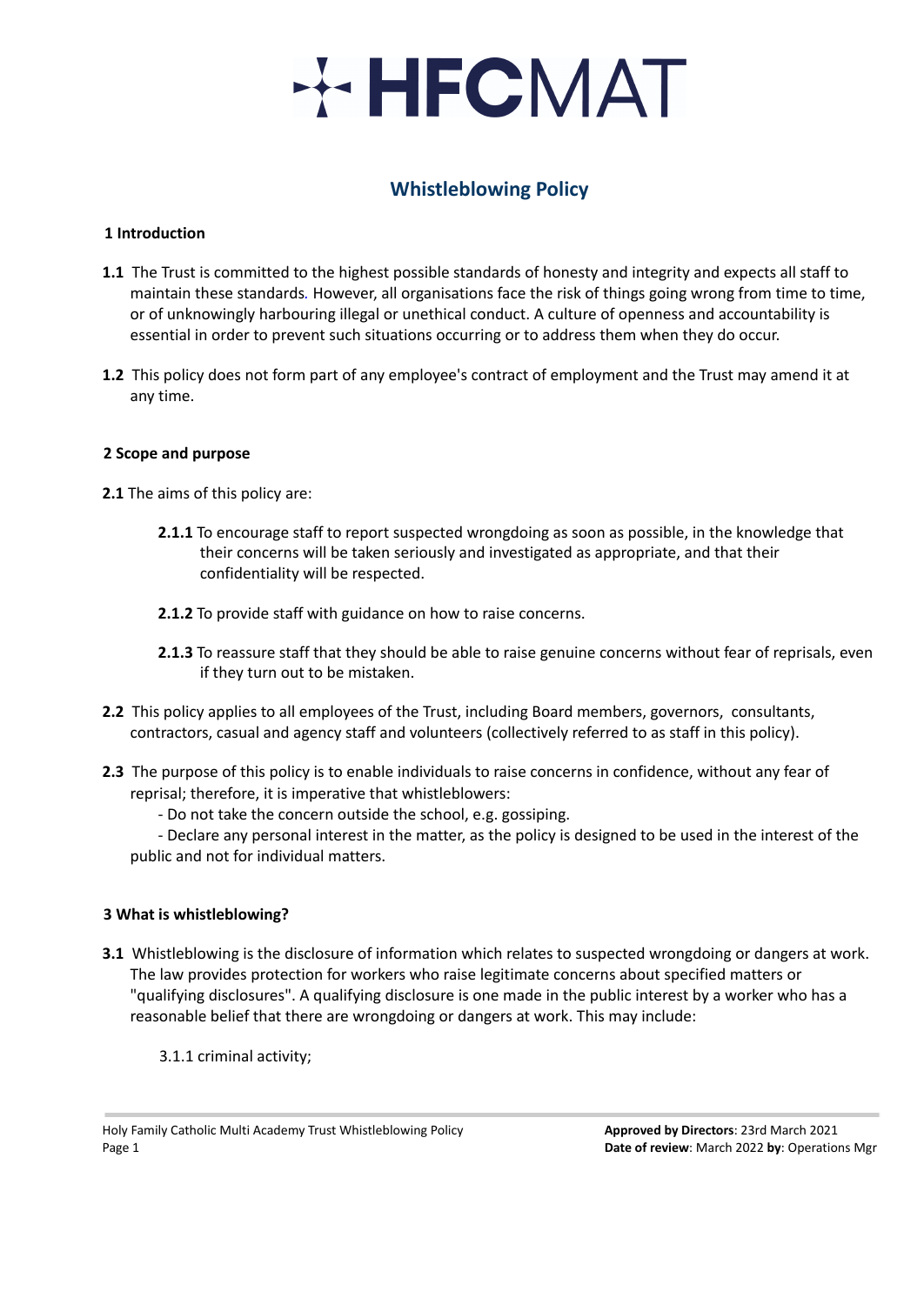

- 3.1.2 miscarriages of justice;
- 3.1.3 danger to health and safety;
- 3.1.4 damage to the environment;
- 3.1.5 failure to comply with any legal or professional obligation or regulatory requirements;
- 3.1.6 bribery;
- 3.1.7 financial fraud or mismanagement;
- 3.1.8 negligence;
- 3.1.9 a breach of the Trust's internal policies and procedures;
- 3.1.10 conduct likely to damage the Trust's reputation or financial wellbeing;
- 3.1.11 unauthorised disclosure of confidential information;
- 3.1.12 unethical behaviour
- 3.1.13 the deliberate concealment of any of the above matters.
- 3.2 A whistleblower is a person who raises a genuine concern relating to any of the above. If you have any genuine concerns related to suspected wrongdoing or danger affecting any of the trust's activities (a whistleblowing concern) you should report it under this policy.
- 3.3 This policy should not be used for complaints relating to your own personal circumstances, such as the way you have been treated at work. In those cases you should use the Grievance Procedure.
- 3.4 If you are uncertain whether something is within the scope of this policy you should seek advice from a member of the Trust's leadership team.
- 3.5 If your concern is in relation to safeguarding and the welfare of pupils/students at any school within the Trust, you should consider whether the matter is better raised under the trust/academy's child protection policy and in accordance with the arrangements for reporting such concerns, i.e. via the designated safeguarding lead, although the principles set out in this policy may still apply.

### **4 Raising a whistleblowing concern**

- 4.1 It is hoped that you will be able to raise any concerns with your line manager. You may tell them in person or put the matter in writing if you prefer. They may be able to agree a way of resolving your concern quickly and effectively.
- 4.2 However, where the matter is more serious, or you feel that your line manager has not addressed your concern, or you prefer not to raise it with them for any reason, or they are the subject of the complaint,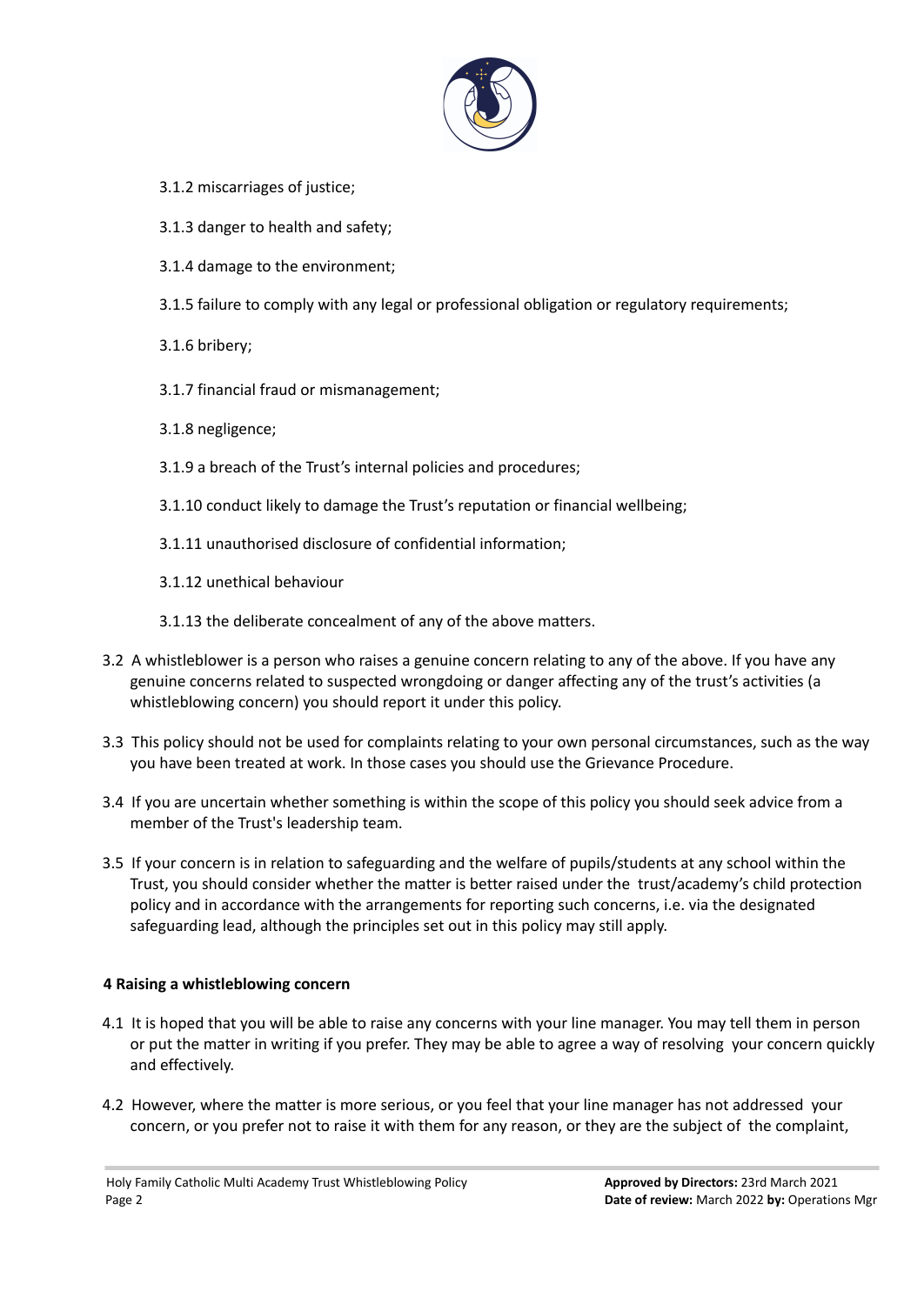

then you can raise the matter with:

- 4.2.1 The Operations Manager
- 4.2.2 The Head Teacher/Head of School
- 4.2.3 The Chief Executive Officer
- 4.2.4 Where the concern is regarding the CEO, the matter may be raised with the Chair of the Trust Board.
- 4.2.5 Concerns can be reported to the ESFA, they should use the online [contact](https://form.education.gov.uk/en/AchieveForms/?form_uri=sandbox-publish://AF-Process-f1453496-7d8a-463f-9f33-1da2ac47ed76/AF-Stage-1e64d4cc-25fb-499a-a8d7-74e98203ac00/definition.json&redirectlink=%2Fen&cancelRedirectLink=%2Fenm) form.
- 4.3 Contact details are set out at the end of this policy.
- 4.4 The Trust will arrange a meeting with you as soon as possible to discuss your concern. You may bring a colleague or union representative to any meetings under this policy. Your companion must respect the confidentiality of your disclosure and any subsequent investigation.
- 4.5 The Trust will take down a written summary of your concern and provide you with a copy after the meeting. The Trust will also aim to give you an indication of how it proposes to deal with the matter.

### **5 Confidentiality and data protection**

- 5.1 It is hoped that staff will feel able to voice whistleblowing concerns openly under this policy. However, if you want to raise your concern confidentially, every effort will be made to keep your identity secret. If it is necessary for anyone investigating your concern to know your identity, this will be discussed with you.
- 5.2 The Trust does not encourage staff to make disclosures anonymously. Proper investigation may be more difficult or impossible if further information cannot be obtained from you. It is also more difficult to establish whether any allegations are credible. Whistleblowers who are concerned about possible reprisals if their identity is revealed should come forward to one of the other contact points listed in paragraph 4.2 and appropriate measures can then be taken to preserve confidentiality. If you are in any doubt you can seek advice from Protect, the independent whistleblowing charity, who offers a confidential helpline. Their contact details are given at the end of this policy.
- 5.3 Where the Trust receive anonymous complaints it will investigate the complaints as far as is reasonable taking into account:
	- 5.3.1 the seriousness of the issue raised
	- 5.3.2 the credibility of the concern; and
	- 5.3.3 the likelihood of confirming the allegation from other sources
- 5.4 As part of the application of this policy, the Trust may collect, process and store personal data in accordance with the data protection policy. It will comply with the requirements of **Data Protection Legislation** (being (i) the General Data Protection Regulation ((EU) 2016/679) (unless and until the GDPR is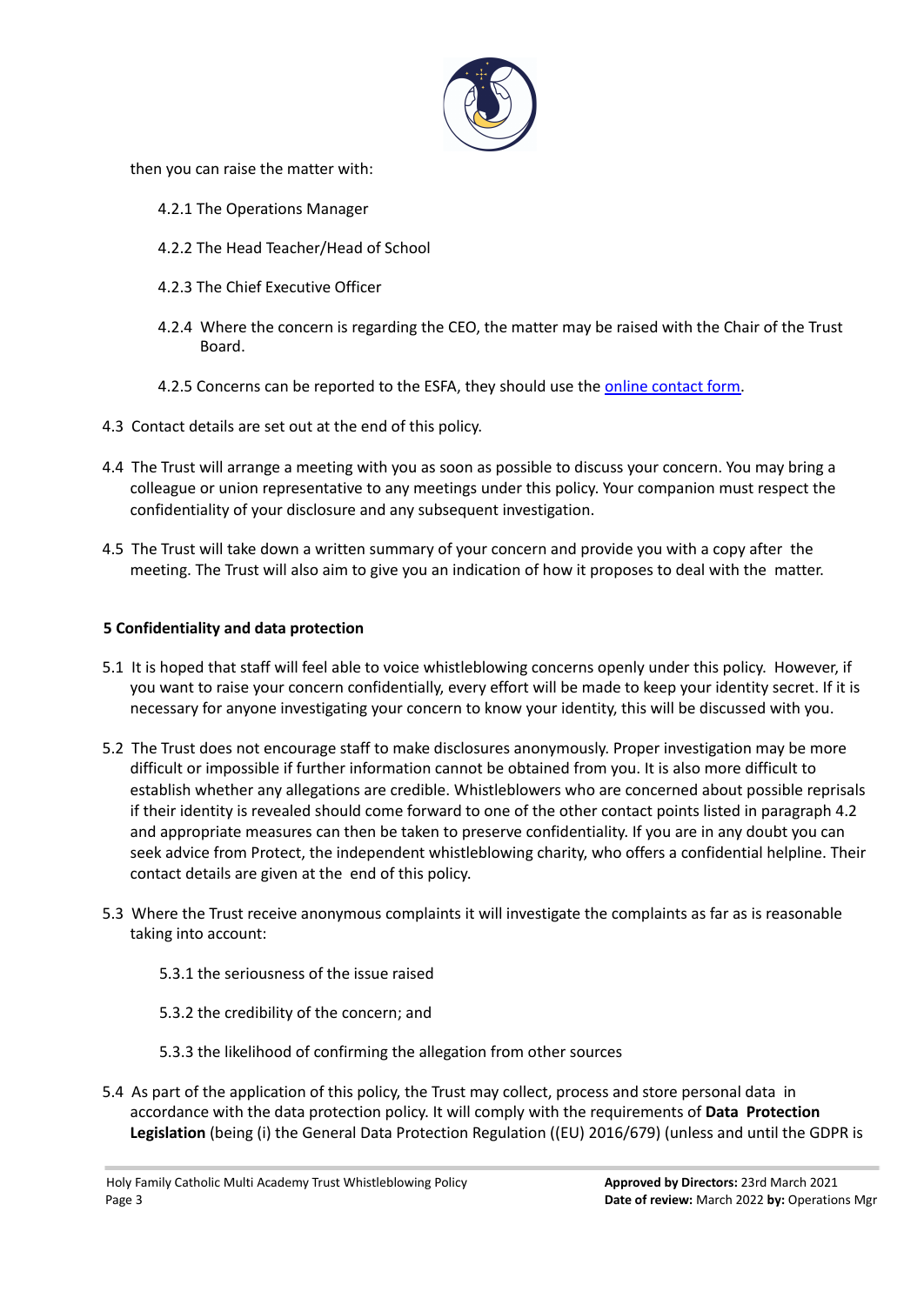

no longer directly applicable in the UK) and any national implementing laws, regulations and secondary legislation, as amended or updated from time to time, in the UK and then (ii) any successor legislation to the GDPR or the Data Protection Act 1998, including the Data Protection Act 2018) in the collecting, holding and sharing of information in relation to the workforce. Records will be kept in accordance with the Workforce Privacy Notice, the Retention and Destruction Policy and in line with the requirements of Data Protection Legislation.

# **6 External disclosures**

- 6.1 The aim of this policy is to provide an internal mechanism for reporting, investigating and remedying any wrongdoing in the workplace. In most cases you should not find it necessary to alert anyone externally.
- 6.2 The law recognises that in some circumstances it may be appropriate for you to report your concerns to an external body such as a regulator. It will very rarely, if ever, be appropriate to alert the media. The Trust strongly encourages you to seek advice before reporting a concern to anyone external. Protect holds a list of prescribed regulators for reporting certain types of concern. Their contact details are at the end of this policy. Alternatively the list is available from the Department for Business, Energy & Industrial Strategy.
- 6.3 Whistleblowing concerns usually relate to the conduct of the Trust's staff, but they may sometimes relate to the actions of a third party, such as a contractor, supplier or service provider. In some circumstances the law will protect you if you raise a concern with the third party directly where you reasonably believe it relates mainly to their actions or something that is legally their responsibility. However, the Trust encourages you to report such concerns internally first. You should contact your line manager or one of the other individuals set out in paragraph 4.2 for guidance.

# **7 Investigation and outcome**

- 7.1 Once you have raised a concern, the Trust will carry out an initial assessment to determine the scope of any investigation and will inform you of the outcome of the assessment. You may be required to attend additional meetings in order to provide further information.
- 7.2 In some cases the Trust may appoint an investigator or team of investigators including staff with relevant experience of investigations or specialist knowledge of the subject matter. The Trust may in some circumstances, appoint an external person or body to investigate the concern. The investigator(s) will collate findings on the matter and may make recommendations for change to enable the Trust to minimise the risk of future wrongdoing. This will be sent to the appropriate manager who has commissioned the investigation for actioning. This could be the CEO, Headteacher, Operations Manager, or another Senior Manager.
- 7.3 The Trust will aim to keep you informed of the progress of the investigation, its likely timescale and outcome. However, sometimes the need for confidentiality may prevent giving you specific details of the investigation or any disciplinary action taken as a result. You should treat any information about the investigation as confidential.
- 7.4 If the Trust concludes that a whistleblower has made false allegations maliciously, the whistleblower will be subject to disciplinary action.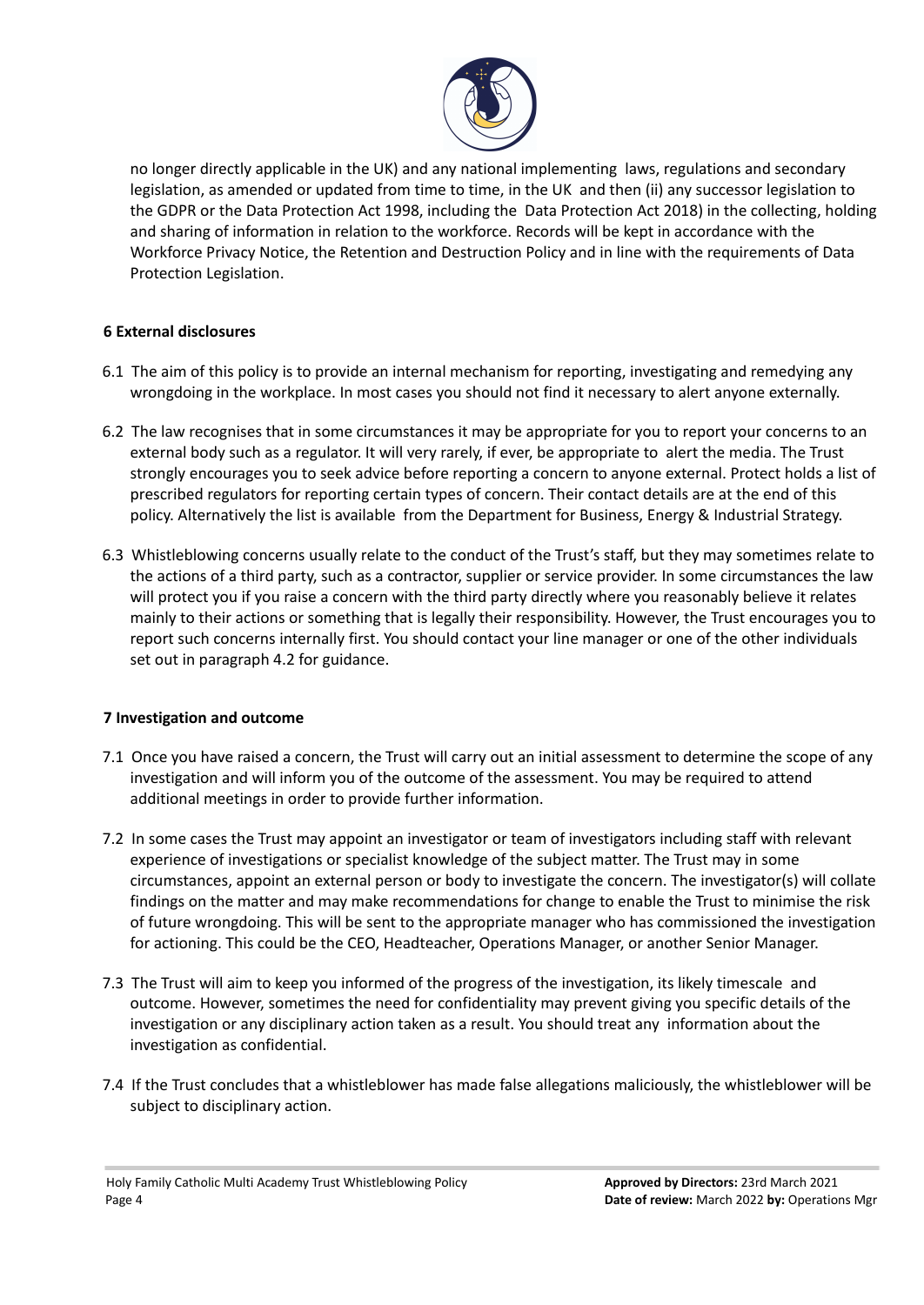

#### **8 If you are not satisfied**

- 8.1 While the Trust cannot always guarantee the outcome you are seeking, it will try to deal with your concern fairly and in an appropriate way. By using this policy you can help to achieve this.
- 8.2 If you are not happy with the way in which your concern has been handled, you can raise it with one of the other key contacts in paragraph 4.2*.* Alternatively you may contact the Chair of the Trust Board, or the Trust's external auditors. Contact details are set out at the end of this policy.

#### **9 Protection and support for whistleblowers**

- 9.1 It is understandable that whistleblowers are sometimes worried about possible repercussions. The Trust aims to encourage openness and will support staff who raise genuine concerns under this policy, even if they turn out to be mistaken.
- 9.2 Staff must not suffer any detrimental treatment as a result of raising a genuine concern. Detrimental treatment includes dismissal, disciplinary action, threats or other unfavourable treatment connected with raising a concern. If you believe that you have suffered any such treatment, you should inform one of the contact people in paragraph 4.2 immediately. If the matter is not remedied you should raise it formally using the Grievance Procedure.
- 9.3 Staff must not threaten or retaliate against whistleblowers in any way. Anyone involved in such conduct will be subject to disciplinary action.
- 9.4 The PIDA and the Employment Rights Act 1996 **do not** protect non-employees as far as whistleblowing is concerned.
- 9.5 Irrespective of 9.4, the Trust will not allow harassment, dismissal or exclusion for any non-employee who raises a genuine concern.

#### **10 Review of policy**

10.1 This policy is reviewed annually by the Trust*.* The Trust will monitor the application and outcomes of this policy to ensure it is working effectively.